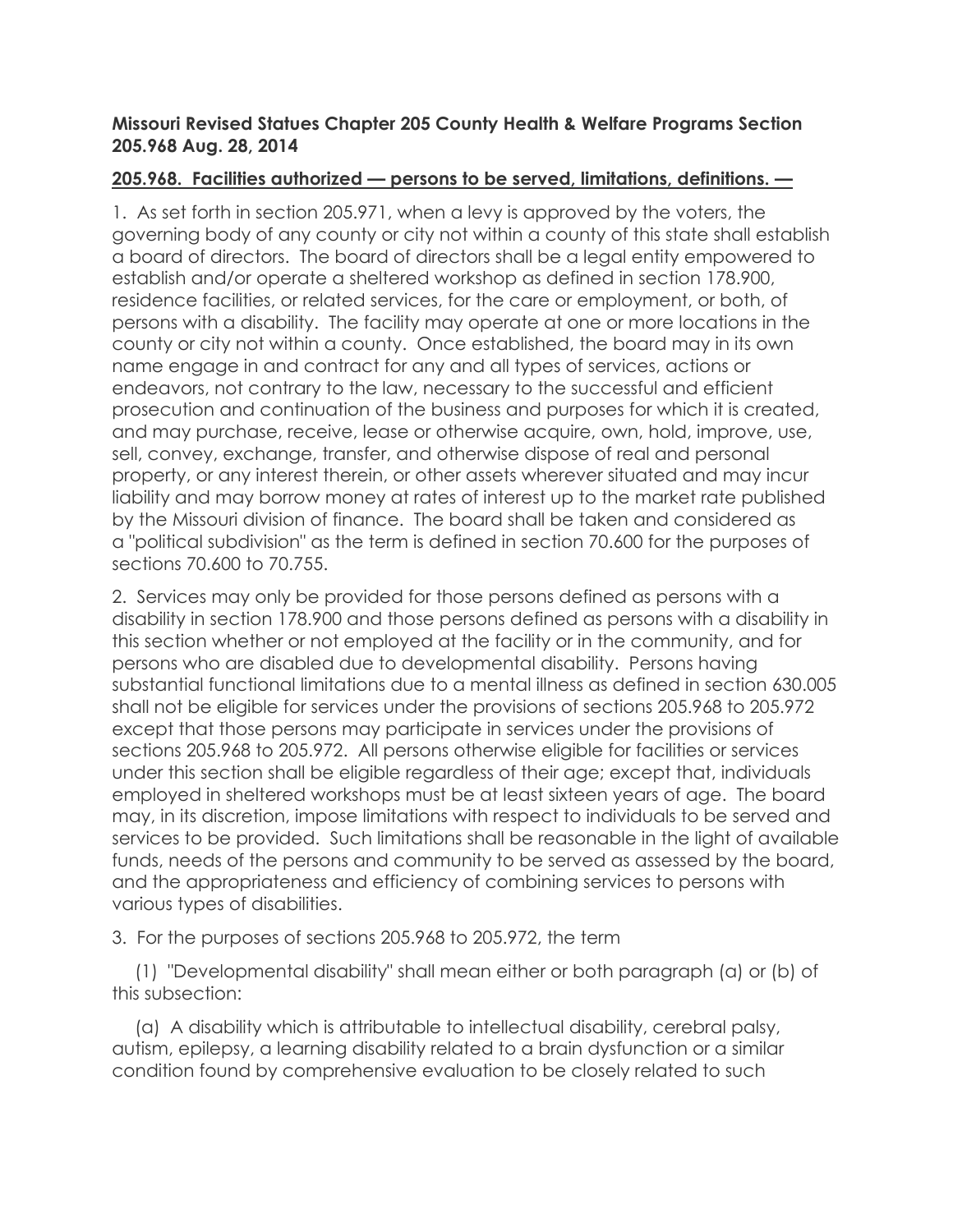conditions, or to require habilitation similar to that required for intellectually disabled persons; and

# a. Which originated before age eighteen; and

b. Which can be expected to continue indefinitely;

(b) A developmental disability as defined in section 630.005;

(2) "Person with a disability" shall mean a person who is lower-range educable or upper-range trainable intellectually disabled or a person who has a developmental disability.

(L. 1969 S.B. 40 § 1, A.L. 1975 H.B. 240, A.L. 1984 H.B. 1385, A.L. 1990 H.B. 1383, A.L. 1993 S.B. 366, A.L. 1995 H.B. 416, et al., A.L. 2011 H.B. 555 merged with H.B. 648, A.L. 2014 H.B. 1064)

# **Sheltered workshop program rules and regulations**--**board may provide residences or social centers. 205.969 RSMo**

205.969. 1. The board may provide a sheltered workshop program for the county or city not within a

county and as part of the program shall conduct work and developmental p rograms as provided by section 178.910, RSMo, pursuant to rules and standards developed and adopted by the department of elementary and secondary education.

 $2<sub>1</sub>$ 

The board may provide places of residence and related activity or social centers f or those eligible persons.

(L. 1969 S.B. 40 § 2, A.L. 1975 H.B. 240, A.L. 1984 H.B. 1385, A.L. 1993 S.B. 366)

### **Board of directors, appointment, qualifications, terms, officers, powers and duti es**--**vacancies and removal from office, procedure. 205.970 RSMo**

205.970. 1. When approved by the voters pursuant to section 205.971, the go verning body of the county or city not within a county shall appoint a board of directors consisting of a total of nine members, two of whom shall be related by blood or marriage within the third degree to a handicapped person as defined in section 205.968, and four of whom shall be public members. At least seven of the board members shall be residents of the county or city not within a county where the facility is located. After September 28, 1979, all board members shall be appointed to serve for a term of three years, except that of the first board appointed after September 28, 1979, three members shall be appointed for oneyear terms, three members for two-year terms and three members for three-year terms. Board members may be reappointed. The directors shall not receive compensation for their services, but may be reimbursed for their actual and necessary expenses.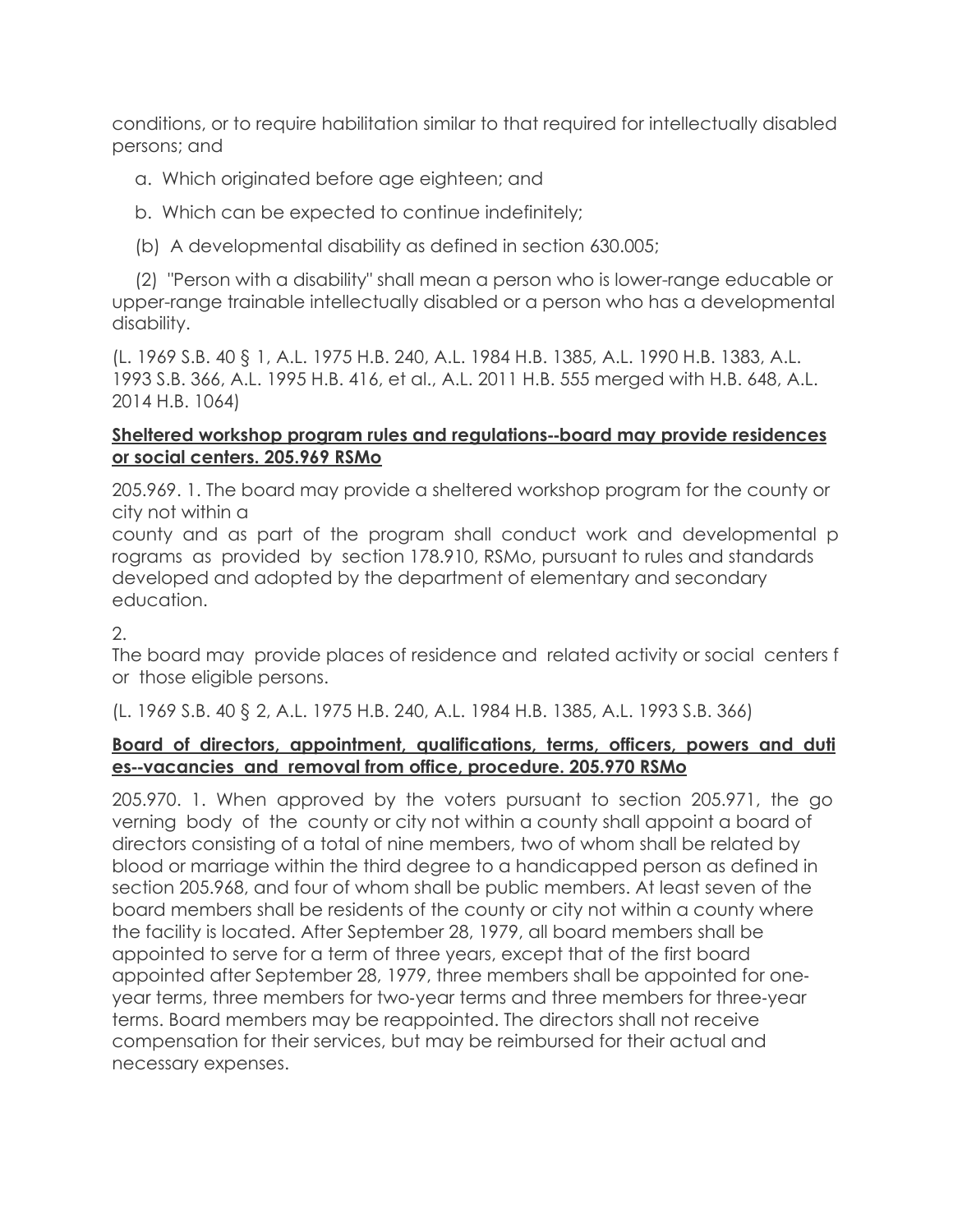2. The administrative control and management of the facility shall rest solely with the board, and the board shall employ all necessary personnel, fix their compensation, and provide suitable quarters and equipment for the operation of the facility from funds made available for this purpose.

3. Notwithstanding any provision of law to the contrary, and irrespective of whether or not a county sheltered workshop or residence facility has been established, the board may contract to provide services relating in whole or in part to the services which the board may provide to handicapped persons as defined in this law and for such purpose may expend the tax funds or other funds.

4.

The board shall elect a chairman, vice chairman, treasurer, and such other o fficers as it deems necessary for its membership. Before taking office, the treasurer shall furnish a surety bond, in an amount to be determined and in a form to be approved by the board, for the faithful performance of his duties and faithful accounting of all moneys that may come into his hands. The treasurer shall enter into the surety bond with a surety company authorized to do business in Missouri, and the cost of such bond shall be paid by the board of directors.

5. The board shall set rules for admission to the facility, and shall do all other things necessary to carry out the purposes of sections 205.968 to 205.972.

6. The board may contract with any not-for-

profit corporation including any corporation which is incorporated for the purpose of implementing the provisions of sections 178.900 to 178.970, RSMo, for any common services, or for the common use of any property of either group.

7. The board may accept any gift of property or money for the use and benefit of the facility, and the board is authorized to sell or exchange any such property which it believes would be to the benefit of the facility so long as the proceeds are used exclusively for facility purposes. The board shall have exclusive control of all gifts, property or money it may accept; of all interest or other proceeds which may accrue from the investment of such gifts or money or from the sale of such property; of all tax revenues collected by the county on behalf of the facilities or services; and of all other funds granted, appropriated, or loaned to it by the federal government, the state, or its political subdivisions so long as these resources are used solely to benefit the facility or related services except those paid for transportation purposes under the provisions of section 94.645, RSMo.

8. Any board member may, following notice and an opportunity to be heard, be removed from office by a majority vote of the other members of the board for any of the following grounds:

(1) Failure to attend five consecutive meetings, without good cause;

(2) Conduct prejudicial to the good order and efficient operation of the facility or services; or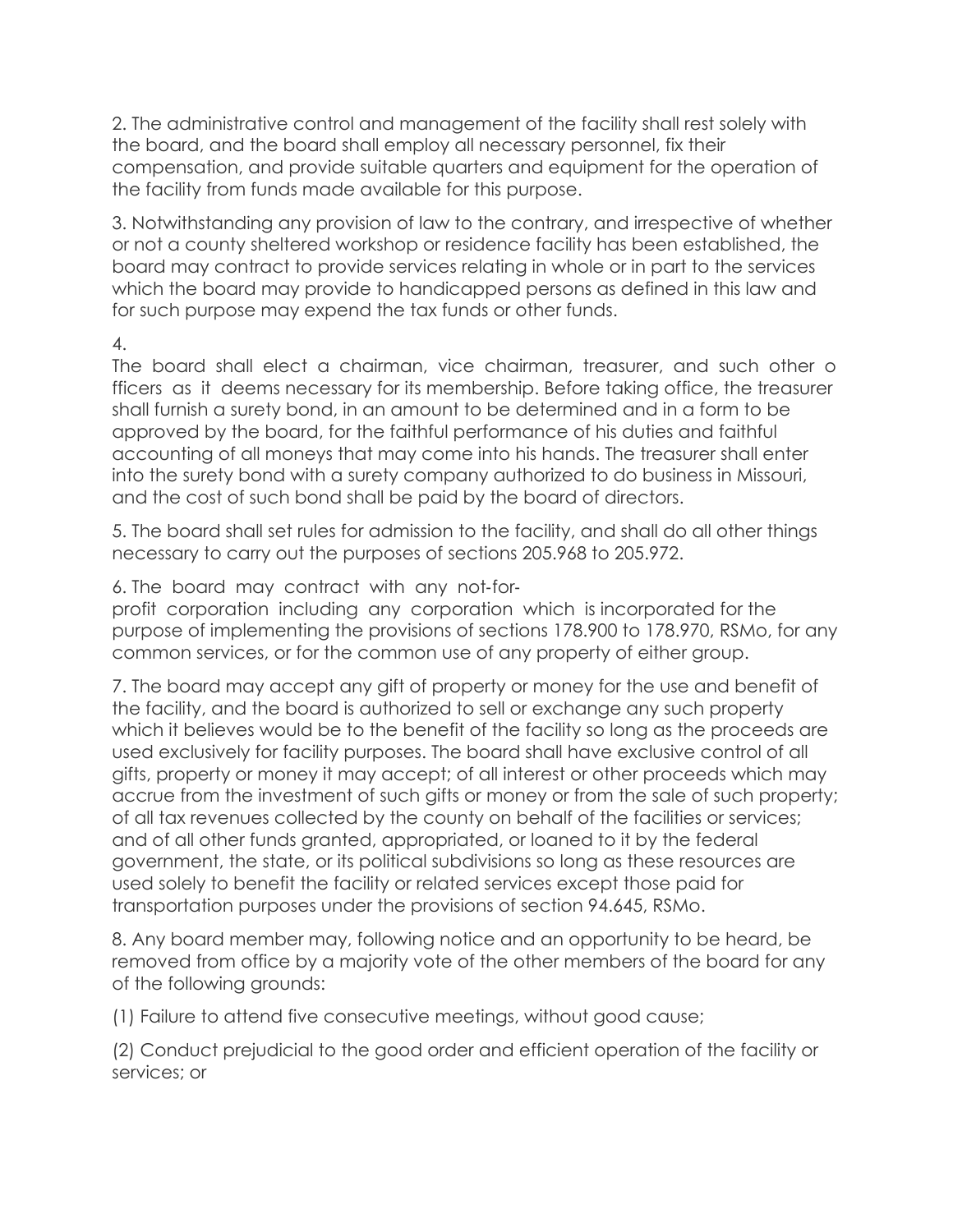(3) Neglect of duty. The chairman of the board shall preside at such removal hearing, unless he or she is the person sought to be removed. In which case the hearing shall be presided over by another member elected by the majority vote of the other board members. All interested parties may present testimony and arguments at such hearing, and the witnesses shall be sworn by oath or affirmation before testifying. Any interested party may, at his or her own expense, record the proceedings.

9. Vacancies in the board occasioned by removals, resignations or otherwise shall be reported by the board chairman to the mayor's office of a city not within a county or the county commission or county executive officer and shall be filled in like manner as original appointments; except that, if the vacancy occurs during an unexpired term, the appointment shall be for only the unexpired portion of that term.

10. Individual board members shall not be eligible for employment by the board within twelve months of termination of service as a member of the board. 11. No person shall be employed by the board who is related within the third degree by blood or by marriage to any member of the board.

(L. 1969 S.B. 40 § 3, A.L. 1975 H.B. 240, A.L. 1977 S.B. 359, A.L. 1979 H.B. 797, A.L. 1984 H.B. 1385, A.L. 1993 S.B. 366)

### **Tax levy, approval, use. 205.971 RSMo**

205.971. The board of aldermen or other governing body of a city not within a county and the county commission or other governing body of the county, except for a county of the first classification having a charter form of government containing in part a city with a population of more than three hundred fifty thousand inhabitants, or a county of the first classification having a charter form of government with a

population of at least nine hundred thousand inhabitants may, upon approval of a majority of the qualified voters of such city or county thereon, levy and collect a tax not to exceed four mills per dollar of assessed valuation upon all taxable property within the city or county for the purpose of establishing and maintaining the county sheltered workshop, residence, facility and/or related services. The county

commission or other governing body of a county of the first classification havi ng a charter form of government containing in whole or part a city with a population of more than three hundred fifty thousand inhabitants, or a county of the first classification having a charter form of government with a

population of at least nine hundred thousand inhabitants may, upon approval of a majority of the qualified voters of such county or city voting thereon, levy and collect a tax not to exceed two mills per

dollar of assessed valuation upon all taxable property within such county or c ity for the purpose of establishing and maintaining the county or city sheltered workshop, residence, facility and/or related services. The tax so levied shall be